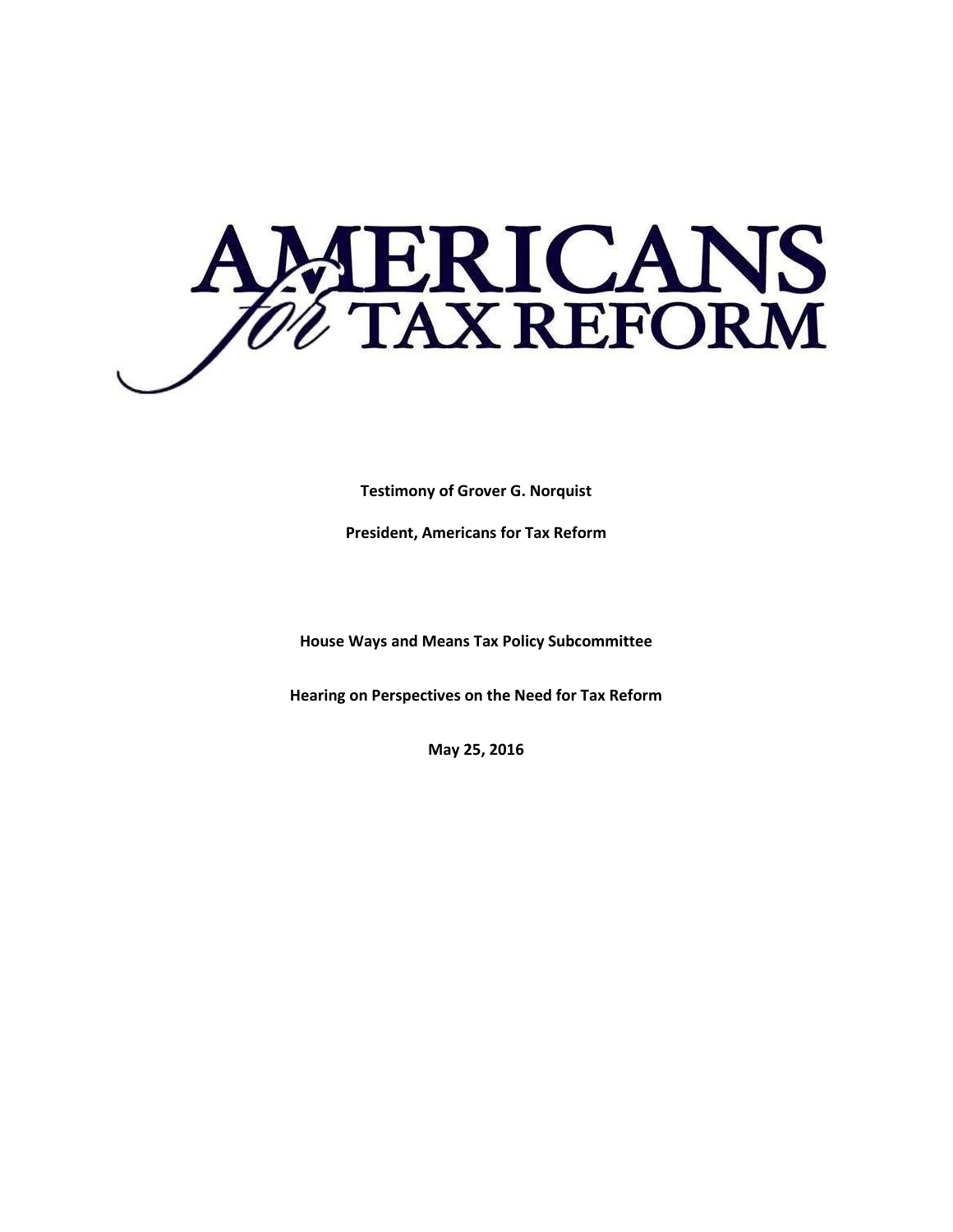## **1. Introduction**

Chairman Boustany, Ranking Member Neal, and Members of the Subcommittee, thank you for the opportunity to submit testimony before you today on the pressing need to reform the tax code. My name is Grover Norquist, and I serve as President of Americans for Tax Reform, a group I founded in 1985 at the request of President Reagan. Americans for Tax Reform advocates on behalf of taxpayers for a system in which taxes are simpler, flatter, more visible, and lower than they are today. My organization also has the role of promoting and monitoring the Taxpayer Protection Pledge, a written commitment made by a politician to his/her constituents promising to oppose any and all tax increases.

There is near unanimous agreement that the existing tax code has to go. Spanning 74,608 pages, it is so complex and confusing that it is virtually impossible for taxpayers to know whether they are properly filing their taxes. Unsurprisingly, this complexity leads to taxpayers collectively wasting more than 6 billion hours and spending \$378 billion complying with the code every year.

Not only is the code mind numbingly complex, it is littered with layer upon layer of taxes and cronyist provisions that needlessly pick winners and losers. No sane individual would design the tax code we have today, and its clear we need to start over.

Even though there exists a consensus that drastic change is needed, tax reform remains stubbornly out of reach. For years a stalemate has existed over whether the code should remain revenue neutral, cut taxes for Americans, or serve as a Trojan horse to increase taxes. Similarly, conservative proponents of tax reform have argued over various consumption based tax plans. All the while, the tax code continues to increase in complexity.

Moreover, the code's complexity hurts those least equipped to deal with this complexity the most. Small businesses and lower income families have little way of knowing whether they are properly utilizing all the credits they are entitled to. But just as the code negatively impacts Americans on a day-to-day basis, it broadly impacts American competitiveness in the global economy.

When President Reagan passed the Tax Reform Act of 1986, it cut our corporate tax rates down to 38.6 percent. At the time, the average corporate income tax rate in the developed world was 44 percent, so we were ahead of the curve. Since then, the 33 other developed countries have aggressively cut their tax rates, and today this average is just 25 percent.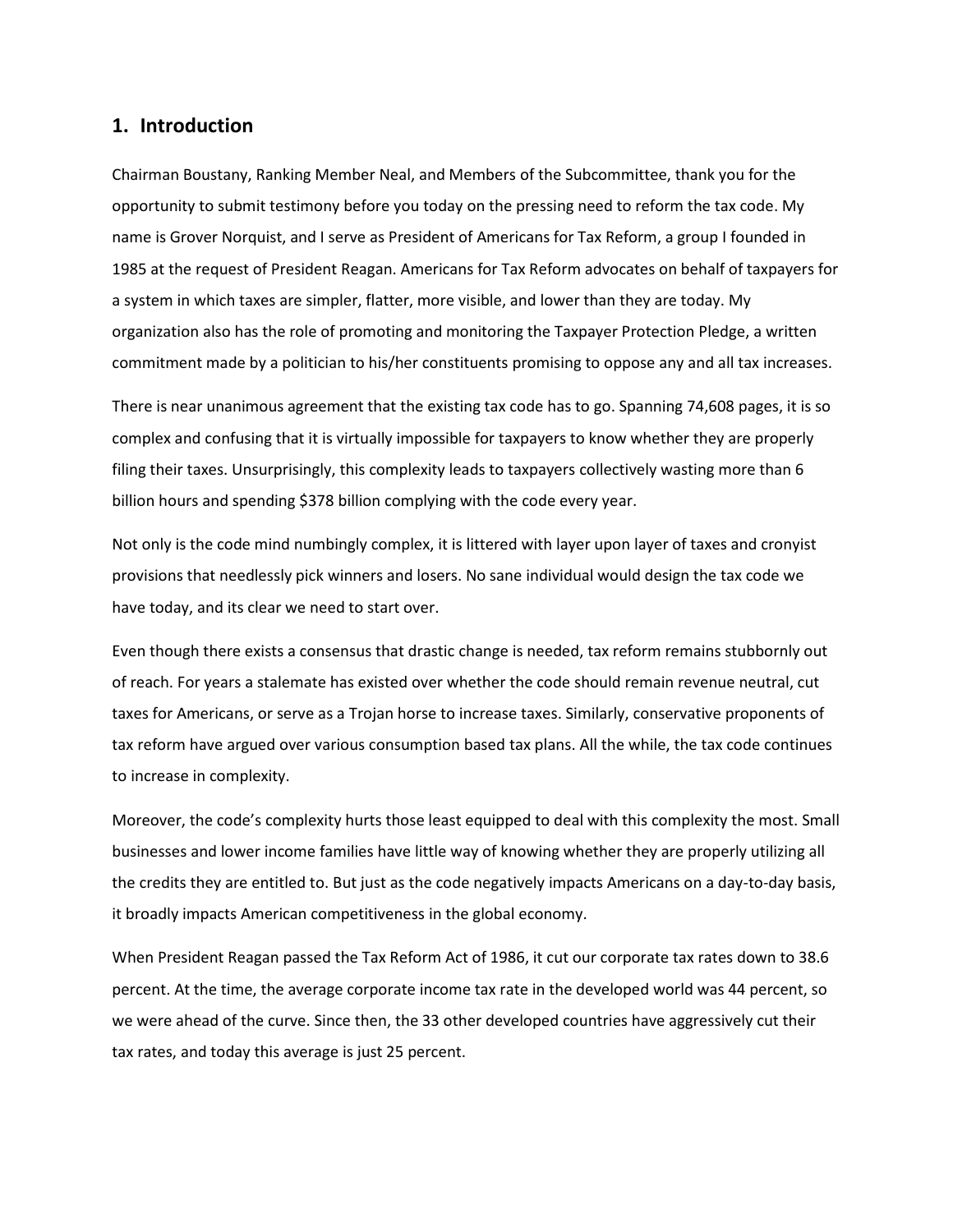95 percent of the world's consumers live outside the U.S. so it is a necessity that American businesses can compete overseas. However, our tax code is one of only a handful that subjects businesses to double taxation of income earned abroad. This worldwide system of taxation was once the norm, but today the majority of the world utilizes a territorial system of taxation, taxing businesses income only if it was earned within that country.

This competitiveness problem is or has forced some of our most iconic businesses to pursue inversions, a merger with a foreign business with the intent of headquartering the new entity overseas. Concurrently, American businesses are unable to expand through acquisition and are instead ripe targets for acquisition themselves because they are operating in a tax code that means they can spend far less in the global merger and acquisition market.

For decades, America has been the world leader in innovative ideas and products, and other countries know this. They are aggressively reforming the tax codes to compete in the modern world, and we can't afford to be left behind.

## **2. Support for the Tax Code Termination Act**

Clearly, our tax code no longer works for American families, or for businesses large or small. Reform is desperately needed.

I believe the solution to this stalemate is by passing legislation to sunset the tax code. The idea here is simple, unite the proponents of the many competing replacement tax schemes to support legislation terminating the existing tax code by a certain time period to force action. Fortunately, there is already legislation to do this, H.R. 27, the Tax Code Termination Act introduced by Congressman Bob Goodlatte (R-Va.). This legislation sunsets the entire tax code by January 1, 2020, and calls on Congress to replace it with a fairer, simpler tax system that cuts tax rates, eliminates the bias against savings and investment, and promotes job creation and growth.

Essentially, this codifies a two-step process for tax reform that allows us to start over with a clean slate and design a tax system that is simpler, fairer, and gets the government out of the way of American growth and prosperity. Given we have not had tax reform since 1986, there is a clear need to kick start this process. Congress should move forward with this proposal and this hearing is an excellent first step in that process.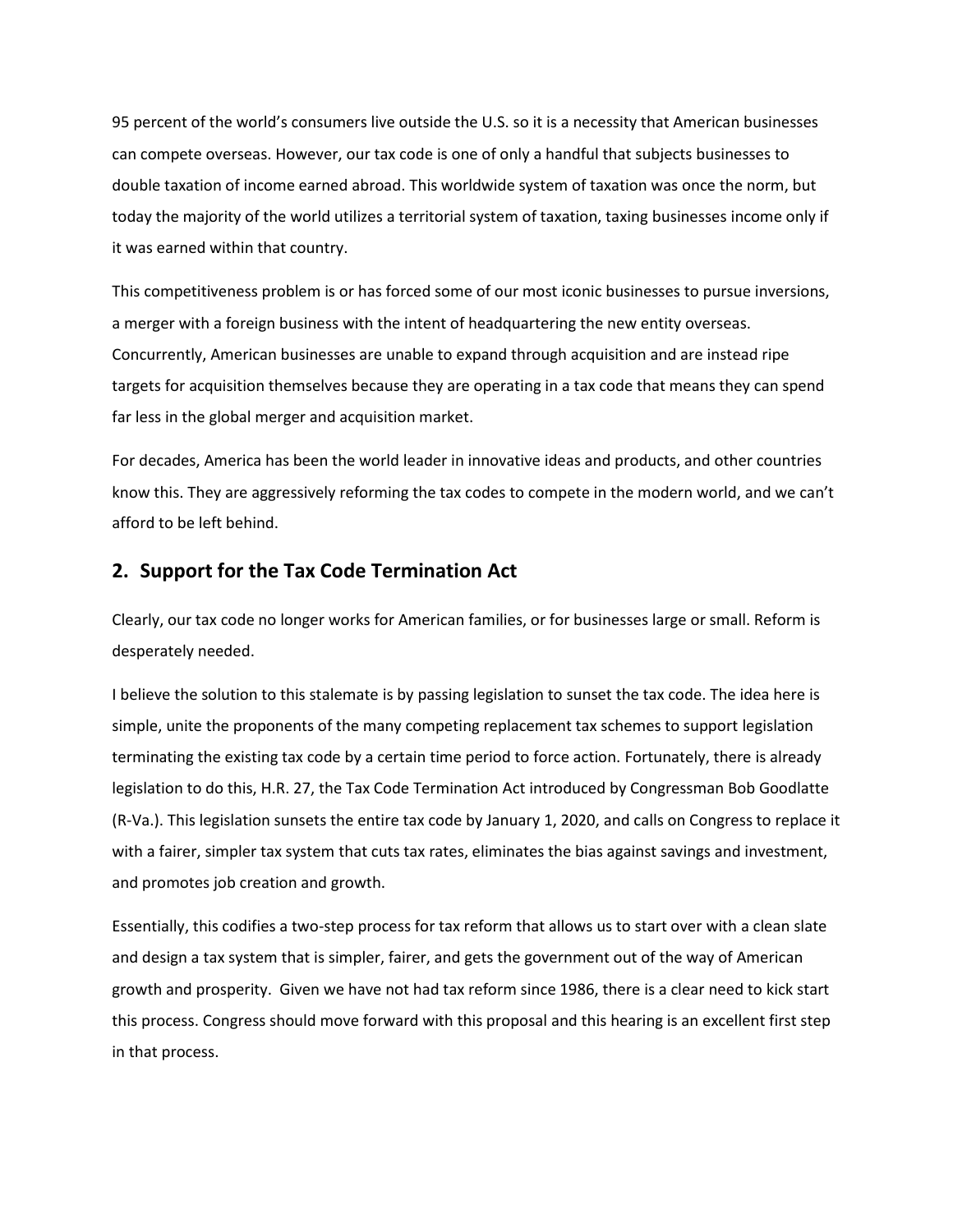Once the code is put on the pathway to sunset, the real work can begin. I would like to take this opportunity to highlight some priorities that lawmakers should prioritize when reforming the code.

## **3. Recommendations on Tax Reform**

The ultimate goal of tax reform should be to move to taxing consumed income one time at one rate. At present, Americans are taxed when they earn a dollar, again when they save that dollar in a bank, again when they invest in a company. That dollar is taxed at the corporate rate inside a business, again as a capital gain, and once again if you are foolish enough to die. Consumed income should be taxed once. Not again and again. Savings and investment should build America tax free. Consumed income should be taxed at one rate.

A single rate means that all taxpayers are treated equally before the law. A single rate makes it difficult for politicians to divide Americans into different groups and targeting to them for tax hikes one at a time.

My home state is Massachusetts, aka Taxachusetts. But in the Bay state there is a constitutional requirement that the income tax have one single rate. That has kept the Massachusetts rate lower than any other states that are thought of as less statist than the Bay state. Five times the voters of Massachusetts have voted down efforts to move to a graduated or progressive income tax structure. All reforms should move towards taxing consumed income, one time at one rate, one time.

This goal means that a number of taxes must be repealed, such as the capital gains tax, the Death Tax, and the AMT:

**Capital gains taxes should be repealed.** A key policy goal should be incremental progress toward a consumption base of taxation and therefore cutting the tax rate on capital gains (and dividends, distributed after-tax corporate earnings) to zero. The capital gains tax hits income that has already been subjected to income taxes and has been reinvested to help create jobs, grow wages, and increase economic growth. This double taxation makes no sense from the perspective of encouraging investment and stronger growth.

**The Death Tax should be repealed.** One of the most intrusive and unfair taxes is the Death Tax, which requires your loved ones to tell the IRS about everything you own at the moment of death – your bank accounts, investments, the value of your home and business, and more. The Death Tax is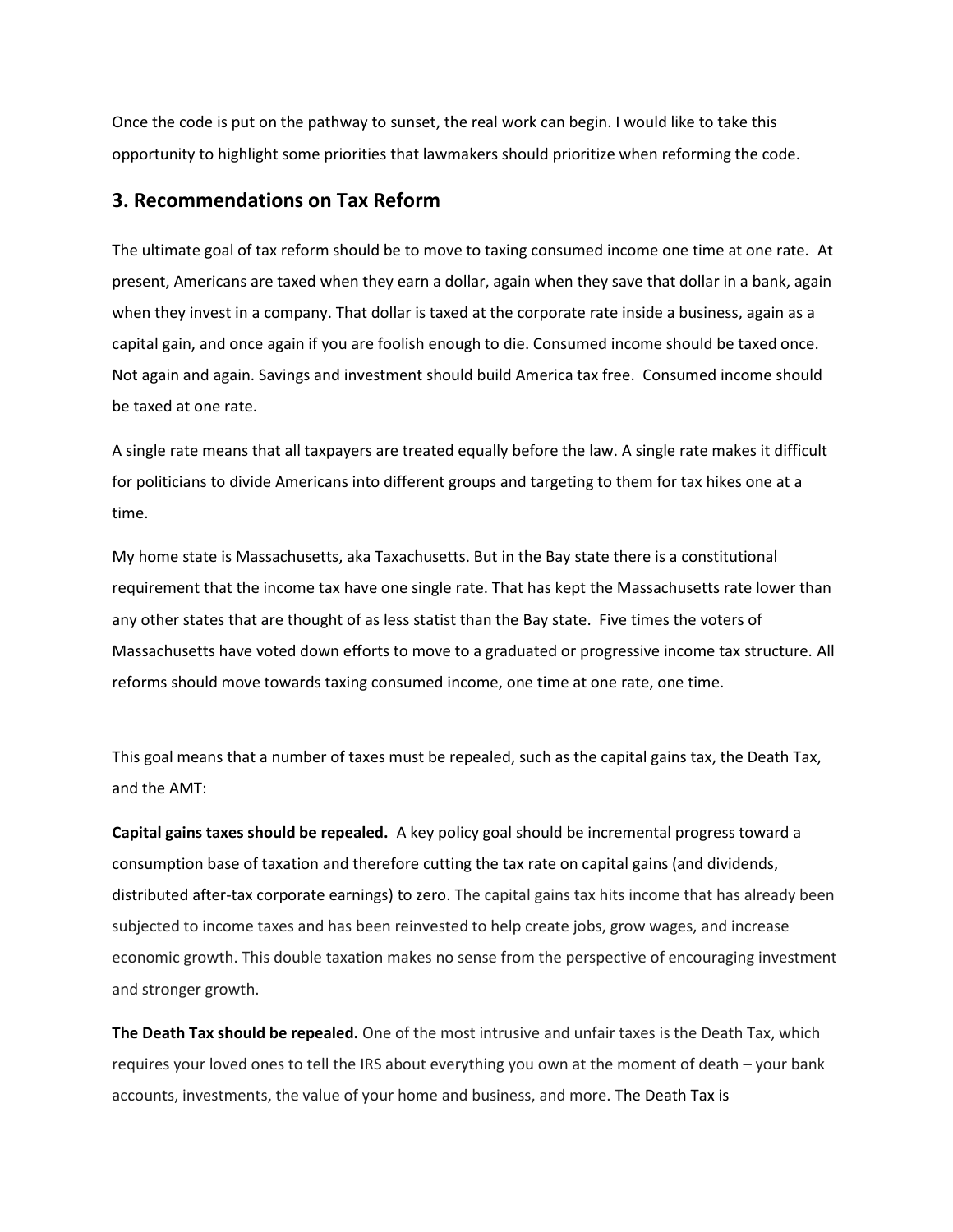counterproductive to growth – it is a tax you pay on savings you have already paid taxes on at least once.

**The Alternative Minimum Tax should be repealed.** First imposed in 1969, the Alternative Minimum Tax (AMT) was established to prevent certain taxpayers from using otherwise available deductions to reduce (and in some cases eliminate) their income tax liability. Over time, the AMT has expanded in scope to hit a far larger percentage of Americans than was ever intended. In 1970, the tax hit just 20,000 taxpayers. As of 2011, it had grown to hit 4.3 million including many upper-middle class taxpayers. Because wages are continuously increasing, the AMT will only continue to impact more taxpayers over time. It should be repealed.

At the same time, tax reform should not be an excuse to create new taxes like a carbon tax or a VAT. This would be a colossal mistake. Any new tax code should not create any new types of taxes like a carbon tax or a VAT, and it should also ensure the government's power is restrained by keeping bureaucrats out of the tax preparation business and ensuring savings accounts are expanded and protected:

**A carbon tax would have significant negative impact on every sector of the economy.** It would increase energy prices and cause the cost to consumers to rise. Moreover, the tax would hit low-income households at a disproportionately higher level. As mentioned, a carbon tax would impact every sector of the economy, would increase energy prices, and would cause the cost of consumer goods to rise. Further, it would disproportionately hit low-income households who expend a greater share of their income on energy and consumer goods. While it may start small (like the AMT and the income tax), a carbon tax would inevitably increase in size once created.

**Similarly, a VAT will inevitably cause taxes to increase in size once imposed.** Whenever a Value-Added Tax has been implemented, it is promised as a solution to other taxes being too high. It is simply too easy for politicians to raise a tax that is hidden from citizens. The growth of government spending in Europe since 1970 is directly correlated to the growth in the VAT. VATs started out in Western Europe at about a 5 percent rate, but now average about 20 percent. The experience of Europe should teach us that the imposition of a VAT, even in the pursuit of very worthy ends, is too often the precursor to bigger government.

**No government run tax preparation.** One annual suggestion for simplifying the tax code is have the IRS prepare and file your taxes for you. The argument here is that it makes things simple for confused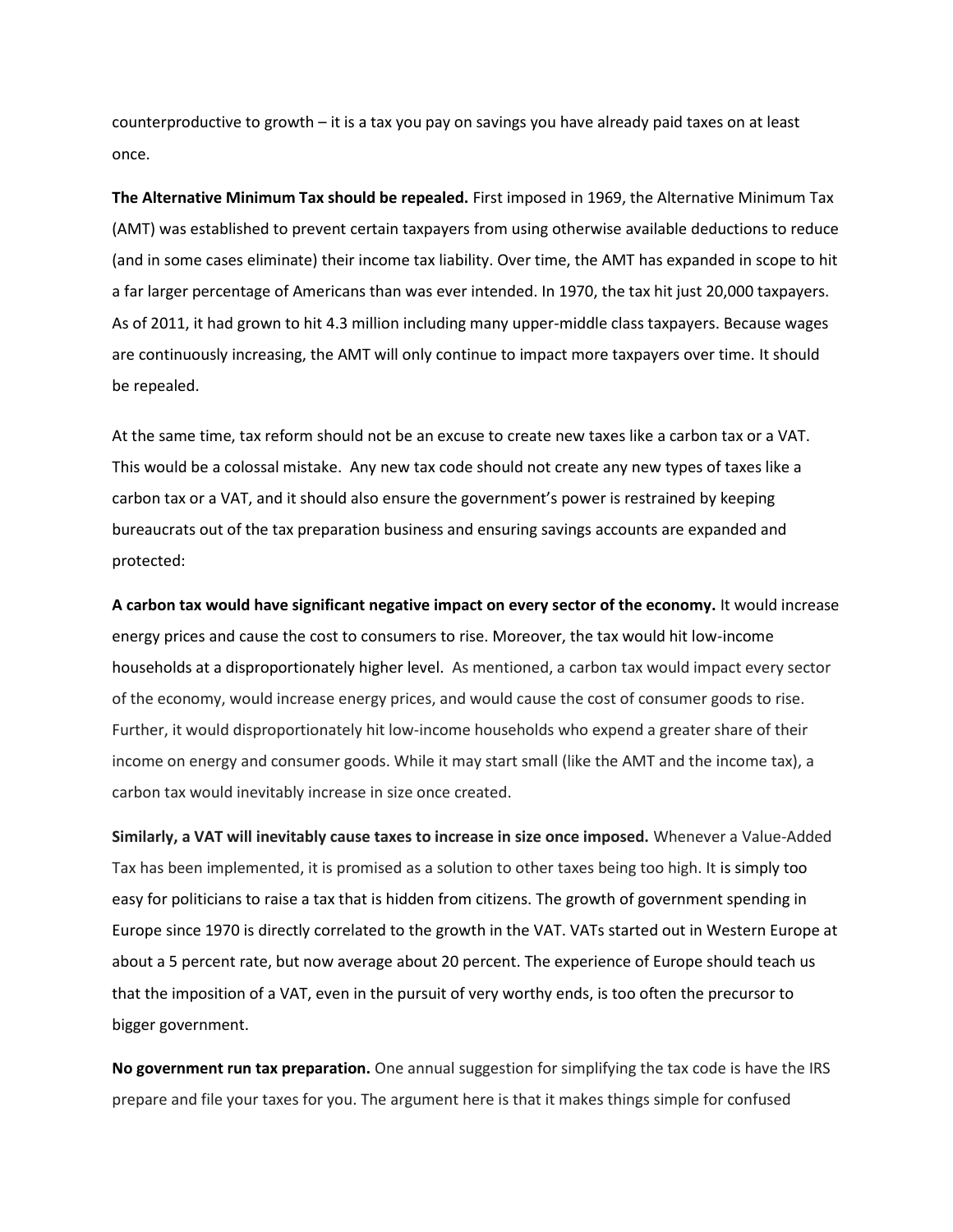taxpayers and the IRS already has most or all of this information anyway. All you would have to do each year is sign off on your government-processed refund. While this may sound appealing, it is a giant conflict of interest for the IRS to determine your tax liability, and then seize your wages and assets in order to collect that tax liability. Taxpayers have little understanding of the tax code and would be left to trust the notoriously inefficient IRS. A mistake means hundreds or thousands dollars less on your tax refund.

**Tax-advantaged savings accounts should be preserved and expanded.** When used correctly, the existing 15 savings accounts can significantly reduce the tax burden on families. Unfortunately, this system can be so confusing and complex that it is difficult for most Americans to take advantage of and it causes households to under-save. But when used correctly these saving accounts drastically reduce the tax burden on families, so tax reform should promote and simplify the use of savings accounts.

Lastly, tax reform must be done with an eye to American competitiveness. To do this lawmakers must keep in mind a number of principles:

**The corporate income tax rate must be reduced.** The U.S. has the highest corporate income tax rate in the world, with an average rate of 39.1%. In comparison, the average for the 34 OECD members sits at a much lower rate of 25%. Other countries have significantly cut their rates, while the U.S. has continued to keep a high rate. The high rate puts a significant burden on American businesses and families, as up to 75 percent of the cost of corporate income tax is passed onto labor, so reducing the rate will increase wages and jobs.

**Our current worldwide system of taxation should be repealed and replaced with a territorial tax system.** This will remove the double tax faced by American businesses operating overseas. 28 of the 34 OECD countries utilize the system of territorial taxation, meaning that income earned abroad by a business is exempt from taxation. The worldwide tax system has led to more than \$2 trillion in after tax earnings being kept abroad and unable to be brought back and reinvested in the U.S. economy.

T**ax reform must also ensure that businesses of all size are taxed equitably.** Currently, corporations and pass-through businesses are taxed in entirely different ways, with corporations calculating profits by subtracting expenses from revenue and then paying federal and state corporate income taxes. On the other hand, businesses that are structured as pass-through firms are different – they don't pay taxes themselves. Instead, the profits of the business "pass through" to the owners who pay individual taxes